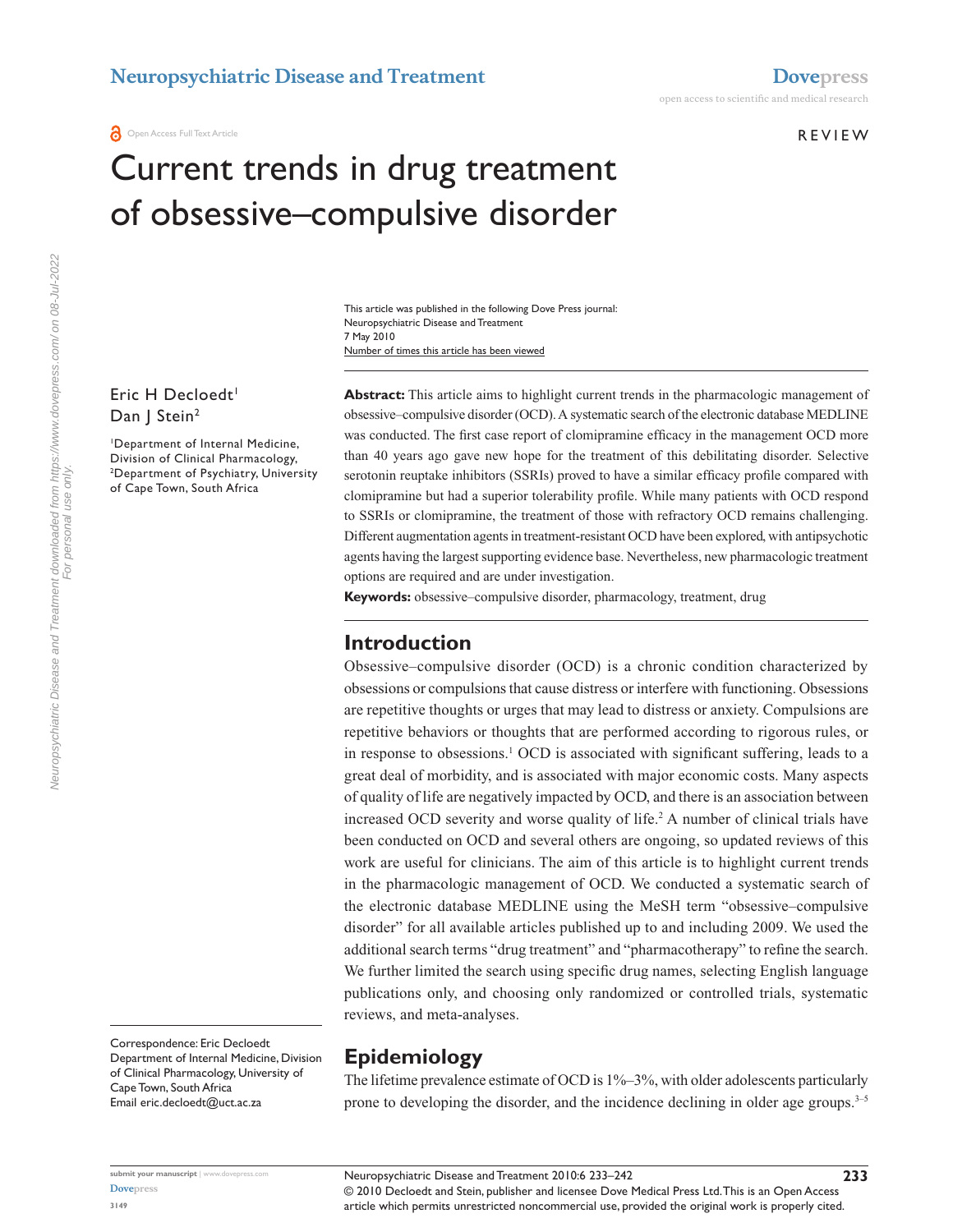Males comprise the majority of very early onset cases, while females comprise the majority of new cases after the age of 10 years.4 In a five-decade prospective study of the course of OCD, only 20% of patients had complete recovery, although most had some improvement in both clinical symptoms and social functioning.<sup>6</sup> Early onset of OCD is associated with lower rates of recovery.<sup>4,6</sup> A recent community study indicated that more than 90% of patients with a lifetime Diagnostic and Statistical Manual of Mental Disorders, 4th Edition (DSM-IV) OCD diagnosis met criteria for another lifetime DSM-IV disorder, and the most common comorbid conditions were anxiety disorders (75.8%), followed by mood disorders (63.3%), impulse-control disorders (55.9%), and substance abuse disorders (38.6%).<sup>4</sup> In clinic patients, anxiety disorder is also the most common comorbid condition (76%), followed by major depressive disorder (33%).<sup>7</sup>

#### **Etiology**

Functional imaging of the brain has allowed exploration of brain structure and function in OCD patients and has indicated hyperactivity in the orbitofrontal cortex, anterior cingulate cortex, and caudate nucleus of patients with the disorder.<sup>8</sup> These findings suggest that abnormalities in the corticobasal ganglia-thalamo-cortical loops involving the orbitofrontal cortex and anterior cingulate cortex play a role in the pathogenesis of OCD.9 The corticobasal ganglia-thalamo-cortical network is innervated by a variety of neurotransmitter pathways, and particular interest has been paid to the dopamine and serotonin (5-HT) neurotransmitter systems in OCD.

The exact etiology of OCD remains uncertain but systematic family and twin studies have demonstrated the moderate heritability of OCD.10 A range of association studies to identify genetic components possibly involved in the etiology of OCD has been undertaken.<sup>11</sup> Disappointingly, however, gene association studies have often failed to replicate one another. For example, there are inconsistent findings with respect to polymorphisms in the genes responsible for the serotonin transporter, dopamine transporter, and serotonin and dopamine receptor subtypes in OCD.<sup>11–13</sup> It is possible that multiple genes, each with small effects, contribute to OCD.

Environmental factors, especially adverse perinatal experiences, may be associated with the development of OCD. Compared with controls, mothers of children with OCD had significantly higher rates of illness requiring medical care during pregnancy, and had more birth difficulties (induced labor, forceps delivery, cord prolapse, or prolonged labor).14 Group A β-hemolytic streptococcal throat infections

have been associated with childhood onset of OCD, and this has been termed PANDAS (pediatric autoimmune neuropsychiatric disorders associated with streptococcal infection).15 It has been suggested that PANDAS may be triggered by an autoimmune response whereby reactive lymphocytes and antibodies against Group A β-hemolytic Streptococcus cross the blood–brain barrier and cross-react with neural cells to produce dysfunction in the central nervous system, specifically the basal ganglia. Further work is needed to confirm this hypothesis.15

A range of animal models of OCD has been developed.16 Such work aims ultimately to develop new treatments for OCD based on a better understanding of the basic mechanisms that contribute to the disorder. On the one hand, there have been significant advances in understanding such mechanisms and we arguably have a more rigorous understanding of the neuroanatomy and neurochemistry of this relatively homogeneous disorder than we have of many other more heterogeneous psychiatric disorders. At the same time, much remains to be understood, and work on animal models of OCD has not yet translated into novel findings in clinical studies.

# **History of pharmacotherapy in OCD**

The first case report indicating that the tricyclic antidepressant, clomipramine, might have some benefit in patients with OCD was published more than 40 years ago.<sup>17</sup> Since then, clomipramine has been studied thoroughly and was the first drug approved by the US Food and Drug Administration (FDA) for the treatment of OCD. Clomipramine acts by inhibiting the reuptake of norepinephrine and serotonin, but serotonin inhibition is more pronounced. The selectivity of clomipramine for serotonin led to the hypothesis that a serotonin deficit is responsible for the symptoms of OCD.18 This hypothesis also gave impetus to the study of selective serotonin reuptake inhibitors (SSRIs) in OCD, in the hope that those agents would be more efficacious and better tolerated.<sup>19</sup>

### **Best treatment: SSRIs or clomipramine?**

The response of OCD patients to pharmacologic intervention can be measured using a range of scales. The Yale–Brown Obsessive Compulsive Scale (YBOCS) score is the most widely used clinician-rated severity scale in OCD research.<sup>20</sup> The score range of the YBOCS is 0–40, with higher scores representing more severe symptoms. A response to treatment is usually, but not always, defined as a 25% or more reduction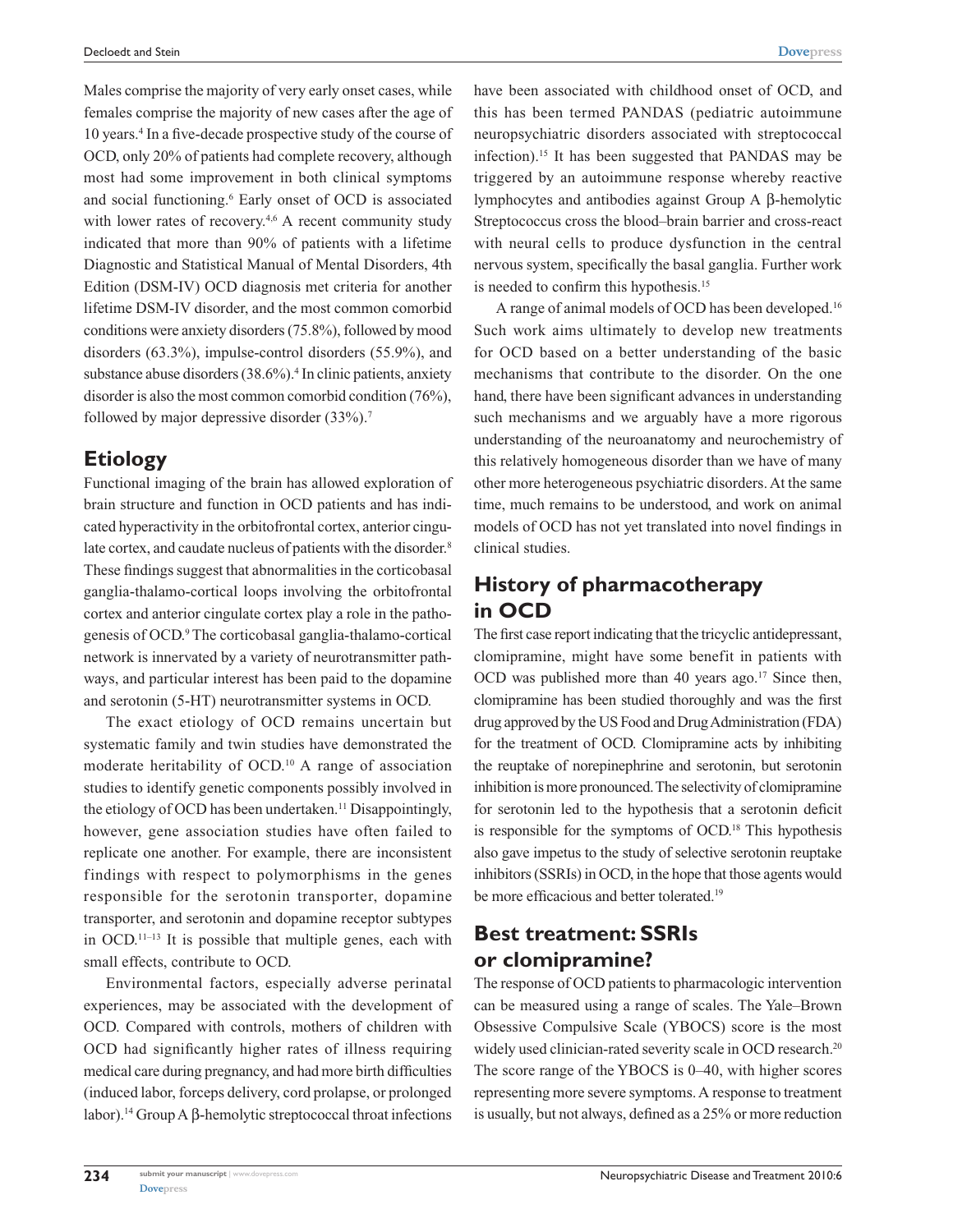in YBOCS score after treatment initiation.<sup>21</sup> Another measure used to determine efficacy in OCD research is the Clinical Global Impression scale (CGI), which rates patients according to severity of illness, global improvement, and efficacy of treatment.<sup>22</sup>

Using the symptom severity scales, data can be metaanalyzed to quantify the efficacy of different agents in the pharmacotherapy of OCD. Table 1 summarizes published meta-analyses of short-term OCD treatment studies. Early meta-analyses suggested that both SSRIs and clomipramine were more effective than placebo. Of note is that when the data for the SSRIs were compared with clomipramine, clomipramine generally had greater effect sizes. However, headto-head studies have found similar efficacy for clomipramine and SSRIs. This may partly be explained by the fact that clomipramine studies were typically conducted earlier; patients were treatment-naive (and so perhaps more responsive), and placebo response was low. In contrast, the SSRI studies may have included patients who had previously failed to respond to other agents, and placebo responses were higher.

As discussed above, individual studies comparing SSRIs with clomipramine demonstrate very little difference in efficacy. In a small study, fluoxetine (40 mg daily) showed similar efficacy compared with clomipramine (150 mg daily), and both treatments were well tolerated.<sup>23</sup> Comparisons between fluvoxamine and clomipramine demonstrated equal efficacy, although again both studies were small (clomipramine 100–250 mg versus fluvoxamine 100–250 mg, and clomipramine 150–300 mg versus fluvoxamine 150–300 mg, with both drugs administered daily).<sup>24,25</sup> In an adequately powered comparison of sertraline and clomipramine, no significant difference in efficacy was found.<sup>26</sup>

| <b>Study</b>                   | n                                                                  | Design (number of trials)                                                              | <b>Duration</b> | <b>Effect on OCD</b>                                                                                                                                                                                                                     |
|--------------------------------|--------------------------------------------------------------------|----------------------------------------------------------------------------------------|-----------------|------------------------------------------------------------------------------------------------------------------------------------------------------------------------------------------------------------------------------------------|
| Greist et al <sup>75</sup>     | 1520                                                               | PL-controlled (7)<br>[CMI, FLX, FLV, SER]                                              | 10-13 weeks     | CMI and $SSRIs > PL$<br>CMI > SSRIs<br>No significant difference<br>in drop-outs because<br>of adverse effects                                                                                                                           |
| Piccinelli et al <sup>76</sup> | 1809                                                               | PL-controlled (26)<br>[CMI, FLX, FLV, SER, TCA]                                        | 5-36 weeks      | $CMI$ and $SSRIs > PL$<br>CMI > SSRIs                                                                                                                                                                                                    |
| Stein et al <sup>77</sup>      | 1039                                                               | PL-controlled (12)<br>[FLX, FLV, SER, TRZ, CMI]<br>Head-to-head (10)<br>Open trial (6) | 6-13 weeks      | CMI and $SSRIs > PL$<br>$CMI = SER > FLX$                                                                                                                                                                                                |
| Abramowitz <sup>78</sup>       | 20 studies with a range<br>of 10-519 participants<br>in each study | PL-controlled (5)<br>[FLX, FLV, SER, CMI]<br>Head-to-head (4)                          | 4-13 weeks      | CMI and $SSRIs > PL$<br>CMI > FLV > FLX > SER<br>Adverse effects<br>correlated with effect size                                                                                                                                          |
| Kobak et al <sup>79</sup>      | 4641                                                               | PL-controlled (5)<br>[FLX, FLV, SER, CMI, PAR]<br>Head-to-head (7)                     | Not reported    | CMI and $SSRIs > PL$<br>$CMI = FLV = FLX$<br>other SSRIs<br>No difference in drop-out<br>rates                                                                                                                                           |
| Ackerman et al <sup>80</sup>   | 1876                                                               | PL-controlled (18)<br>[CMI, FLX, FLV, SER, PAR]<br>Head-to-head (8)                    | 8-13 weeks      | CMI and $SSRIs > PL$<br>$CMI = FLV = FLX = PAR$                                                                                                                                                                                          |
| Soomro <sup>21</sup>           | 3097                                                               | PL-controlled (17)<br>[FLX, FLV, SER, PAR, CIT]                                        | 6-13 weeks      | Overall RR 1.84<br>(95% CI 1.56-2.17)<br>Citalopram RR 1.58<br>(95% CI 1.20-2.08)<br>Fluoxetine RR 2.41<br>(95% CI 1.58-4.56)<br>Paroxetine RR 1.74<br>(95% CI 1.28-2.36)<br>Sertraline RR 1.54<br>(95% CI 1.20-1.99)<br><b>NNT 6-12</b> |

**Table 1** Summary of meta-analyses of clomipramine and selective serotonin reuptake inhibitors in OCD

**Abbreviations:** CMI, clomipramine, FLX, fluoxetine; FLV, fluvoxamine; SER, sertraline; TRZ, trazodone; TCA, tricyclic antidepressants; PAR, paroxetine; CIT, citalopram, PL, placebo; SSRI, selective serotonin reuptake inhibitor; RR, relative risk; NNT, number-needed-to-treat, OCD, obsessive-compulsive disorder.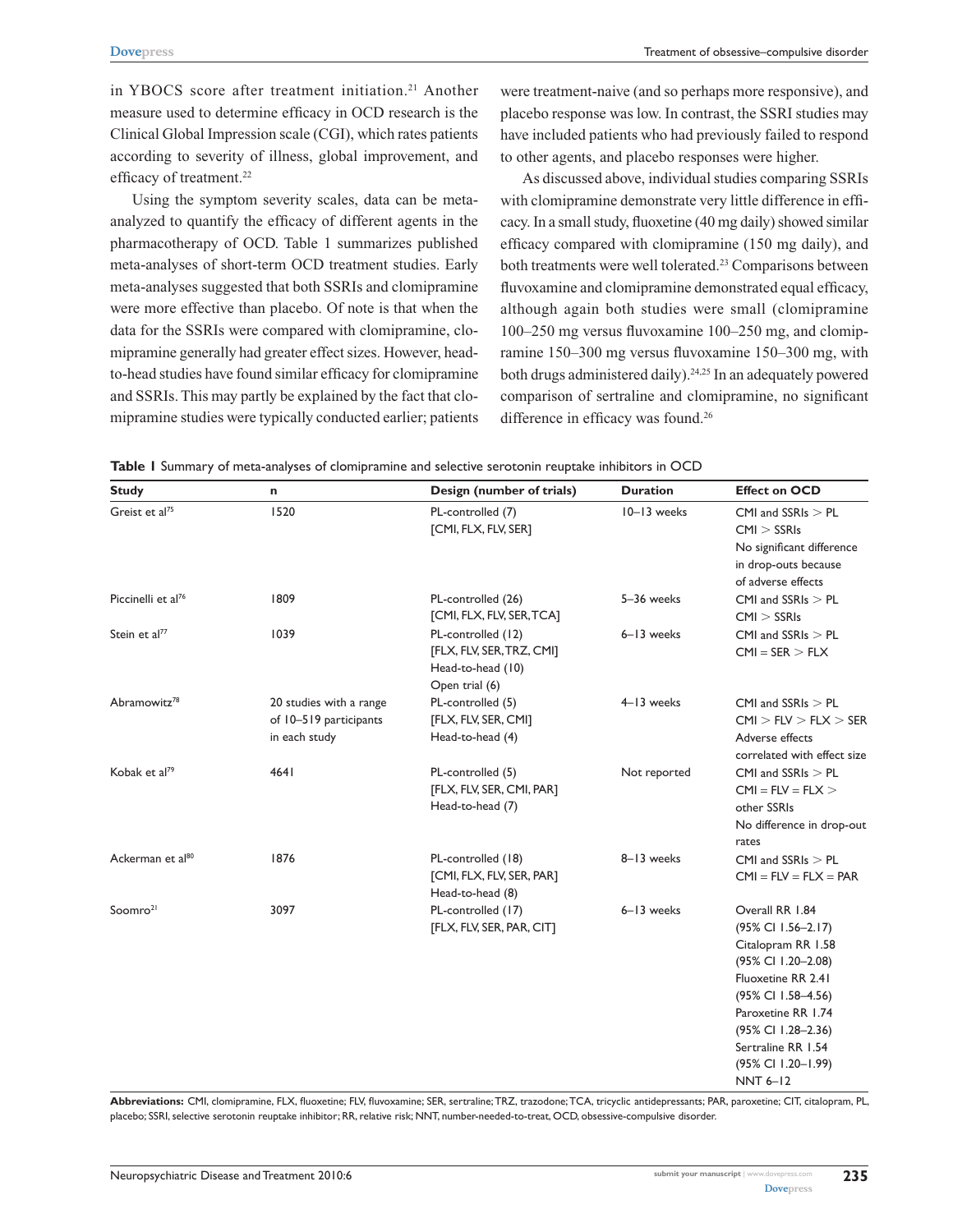A recent Cochrane review compared the SSRIs in terms of their efficacy and tolerability in OCD.<sup>21</sup> The SSRIs of interest were fluoxetine, fluvoxamine, sertraline, paroxetine, and citalopram. The SSRIs as a group were shown to be more effective for treating OCD symptoms compared with placebo, and individually all drugs showed effect sizes of reasonable magnitude. Narrow confidence intervals (CIs) were reported for citalopram, fluvoxamine, paroxetine, and sertraline, and with slightly wider CIs for fluoxetine studies. The overall relative risk (RR) for response rate across all five SSRI studies was 1.84 (95% CI: 1.56–2.17). The RR for response rate in the citalopram group was 1.58 (95% CI: 1.20–2.08), fluoxetine 2.41 (95% CI: 1.58–4.56), paroxetine 1.74 (95% CI: 1.28–2.36), and sertraline 1.54 (95% CI: 1.20–1.99). Citalopram, paroxetine, and sertraline showed similar effect sizes (in terms of improvement in Y-BOCS scores) of 1.54–1.74, while fluvoxamine and fluoxetine showed larger effect sizes. However, lower limits of the CIs of effect sizes of all five drugs individually were comparable and the difference between the individual drugs was not statistically significant. The numbers needed to treat were calculated assuming that a response rate without treatment would be between 10% and 20%. Should 10% of patients be expected to recover without treatment, 12 patients would need to be treated with an SSRI to achieve improvement for one additional patient and should 20% of patients be expected to recover without treatment, six patients would need to be treated to achieve improvements for one additional patient.

Similarly, a systematic review of long-term medication studies in OCD shows that agents that are effective in short-term treatment are typically effective during long-term treatment.<sup>17</sup> For example, studies of clomipramine, escitalopram, fluoxetine, and sertraline have found that treatment effect is maintained beyond 12 weeks. Relapse prevention trials have also tended to show significant advantages for patients remaining on medication.

Thus, the evidence does not support superior efficacy of clomipramine over the SSRIs or of one SSRI over others in the same drug class for the treatment of OCD. However, the drugs have differences in tolerability and the potential to cause interactions.

### **Tolerability of serotonin reuptake inhibitors and clomipramine**

SSRIs increase synaptic availability of serotonin, and a number of postsynaptic 5-HT receptor types, including those for  $5-HT_3$ , are stimulated. Stimulation of such receptors is suspected to be responsible for some of the adverse effects of SSRIs. Although reported adverse effect data were limited in the Cochrane review, $21$  the overall and individual adverse effects for the different SSRIs were always worse than for placebo, and in the majority of cases the difference was statistically significant. Nausea, headache, and insomnia were consistently reported amongst the most common adverse effects in trials of each of the drugs. SSRIs were particularly prone to cause sexual side effects and the relative risk ranged from 5.74 to 18.64 for the individual drugs compared with placebo. The reviewers concluded that the modest OCD symptom improvement achieved by utilizing SSRIs should be weighed against the adverse effects, particularly those that impact on quality of life, such as sexual adverse effects.

Epileptic seizures have been reported during treatment with almost all antidepressants, including clomipramine and the SSRIs. The bulk of evidence suggests that clomipramine has a relatively high seizure risk, while SSRIs have a lower seizure risk. The seizure risk seems to be dose-related.<sup>27</sup>

Both clomipramine and the SSRIs are associated with weight gain in the long-term (more than two years) treatment of patients with OCD.28 Clomipramine appears to have the greatest potential to induce weight gain, and sertraline and fluoxetine the least. Weight gain seems to be more significant for females. The small sample studied in OCD limits rigorous comparisons between SSRIs, but a meta-analysis of second-generation antidepressants for the treatment of major depressive disorder indicated that paroxetine might have the greatest propensity to cause weight gain.29

Clomipramine blockade of muscarinic, histaminergic, and adrenergic receptors decreases tolerability. Common adverse effects include blurred vision, xerostomia, urinary retention, constipation, orthostatic hypotension, and sedation. The major safety concern with the use of clomipramine is the drug's ability to slow cardiac conduction, which may precipitate life-threatening arrhythmias in overdose. The increased toxicity in overdose might be due to modulation of ion channel function, particularly for potassium and sodium, within the myocardium. UK mortality data show that tricyclic antidepressants are associated with a significantly higher number of accidental and intentional deaths than SSRIs.30 Clomipramine was responsible for 11 deaths per million prescriptions, while SSRIs as a class were responsible for two deaths per million prescriptions, confirming that SSRIs are rarely fatal in overdose. When fatal, the SSRI was mostly taken in combination with other drugs, particularly tricyclic antidepressants. Very high doses of SSRIs  $(>= 75$  times the normal daily dose) may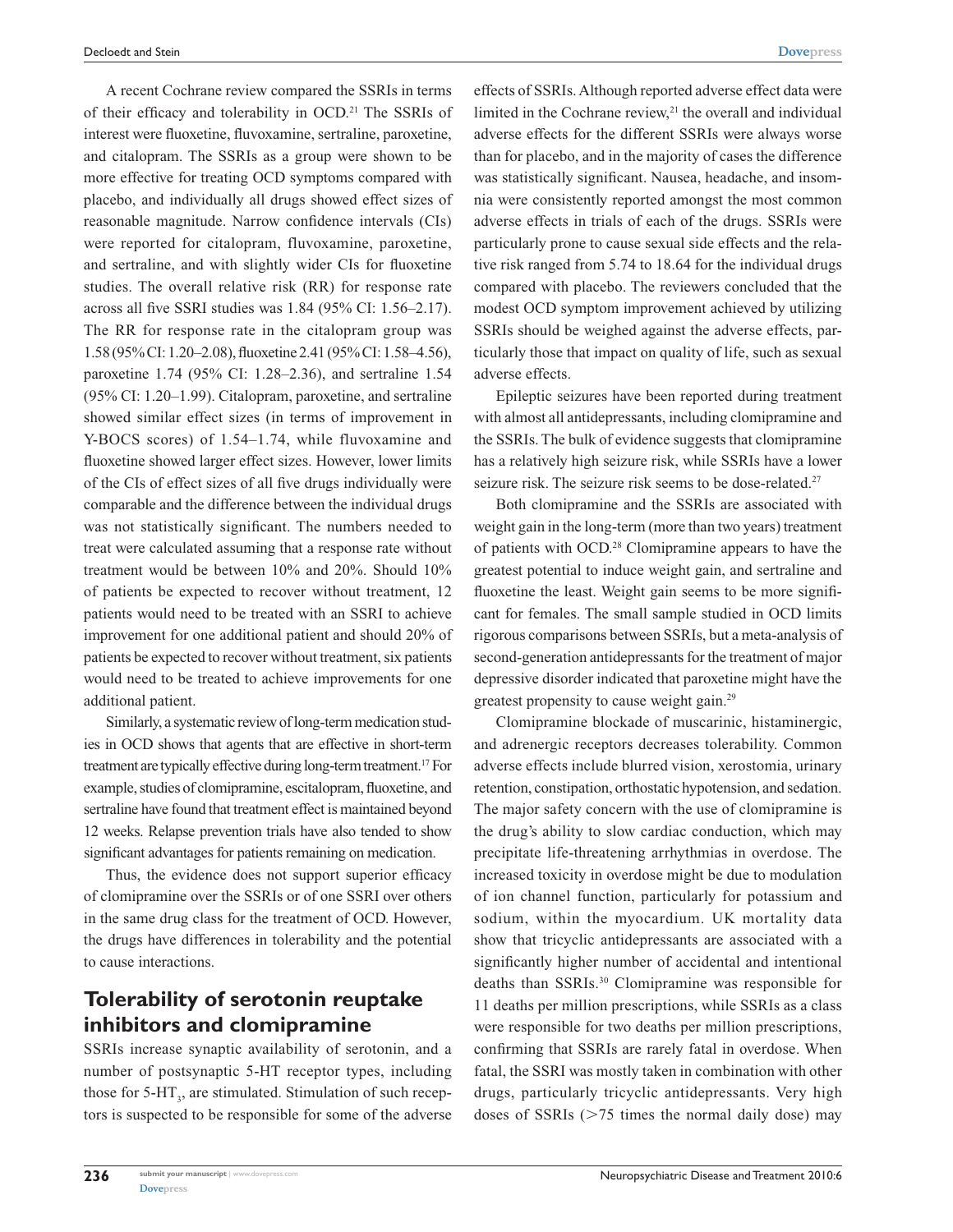cause more serious adverse effects, including seizures and decreased consciousness.<sup>31</sup>

In head-to-head studies, clomipramine discontinuation rates were higher than those for SSRIs. When fluvoxamine was compared with clomipramine, fluvoxamine was better tolerated, with clomipramine having twice the amount of withdrawals owing to adverse effects.<sup>25</sup> In an adequately powered comparison between sertraline and clomipramine, significantly more patients withdrew from the clomipramine group due to adverse effects.26

In summary, as with all pharmacologic interventions, both clomipramine and SSRIs cause adverse effects, but the evidence suggests that SSRIs have a more favorable tolerability profile than clomipramine.

# **Interactions with cytochrome P450 isoenzymes**

The metabolism of most antidepressants is highly dependent on the activity of hepatic cytochrome P450 (CYP450) enzymes. Some antidepressants are not only substrates for CYP450 metabolism, but are also inhibitors of the metabolic clearance of other drugs, sometimes producing clinically significant drug-drug interactions.<sup>32</sup> Fluvoxamine is a potent inhibitor of CYP1A2 and CYP2C9, while fluoxetine and paroxetine potently inhibit CYP2D6. Citalopram and escitalopram are weak inhibitors of CYP450 isoenzymes and are less likely than other second-generation antidepressants to interact with coadministered medications.<sup>33</sup> Clomipramine significantly inhibits CYP2C19.<sup>34</sup>

Interactions with CYP450 isoenzymes should be kept in mind when combining antidepressant treatment with other drugs, especially when augmenting treatment-resistant OCD patients.

### **Optimal dose of treatment**

There is evidence to suggest that OCD drug response is better at higher doses.<sup>35</sup> Paroxetine was shown to have a positive dose-response relationship, with higher doses of 40 mg and 60 mg daily showing a significant improvement compared with placebo.<sup>36</sup> No significant difference was demonstrated between the 20 mg daily dose and placebo. Fluoxetine was evaluated in three fixed doses (20, 40, and 60 mg daily) and, although all doses were effective, the highest dose tended to give the greatest benefit. This finding did not reach statistical significance and adverse effects were dose-related.<sup>37</sup> A dosefinding study of escitalopram in nonresistant OCD suggested a dose-response effect with 20 mg daily which was numerically more robust than 10 mg daily on some secondary measures.<sup>38</sup>

There were no significant adverse event differences between the two dosage groups.

Success with doses greater than those recommended in the summary of product characteristics has been shown in treatment-refractory patients. A multicenter, randomized, double-blind, nonplacebo trial was performed to evaluate the efficacy and safety of 12 additional weeks of high-dose sertraline (250–400 mg, mean 357 mg daily) in 30 OCD patients who had failed to respond to 16 weeks of standarddose sertraline treatment.39 High doses of sertraline resulted in significantly greater and more rapid improvement in OCD symptoms compared with the maximal labeled dose of sertraline (200 mg daily). Obsessive, but not compulsive symptoms, also responded faster to high-dose sertraline compared with sertraline 200 mg daily. The higher doses of sertraline were well tolerated and produced similar rates of adverse effects compared with 200 mg, although patients had higher rates of tremor and agitation at higher doses. Pampaloni et al described the frequency and outcome of off-label doses of SSRIs prescribed in treatment-refractory patients.40 Patients on high-dose treatment showed significant within-group improvements, although Y-BOCS scores for the high-dose group remained significantly higher than control patients treated for a matched period, suggesting enduring treatment resistance. No differences were found between the cases and controls with respect to the adverse effects, although the sample size was small and the findings limited by the retrospective study design.

Currently, expert consensus guidelines recommend gradually increasing the SSRI dose to the maximum, and do not recommend doses above the limit specified in the summary of product characteristics. Should patients not respond after an adequate medication trial, medication should be changed or augmented with another agent. $41,42$ 

# **Resistant obsessive–compulsive disorder**

Despite the substantial clinical improvements provided by the pharmacologic treatment of OCD with clomipramine and SSRIs, it has been estimated that 40%–60% of patients do not respond completely.43 Various alternative strategies have been proposed for the treatment of resistant OCD.

# Increased dose of serotonin reuptake inhibitor

As discussed above, SSRIs have been used beyond the recommended maximum dose for patients who responded poorly to treatment and who tolerated supratherapeutic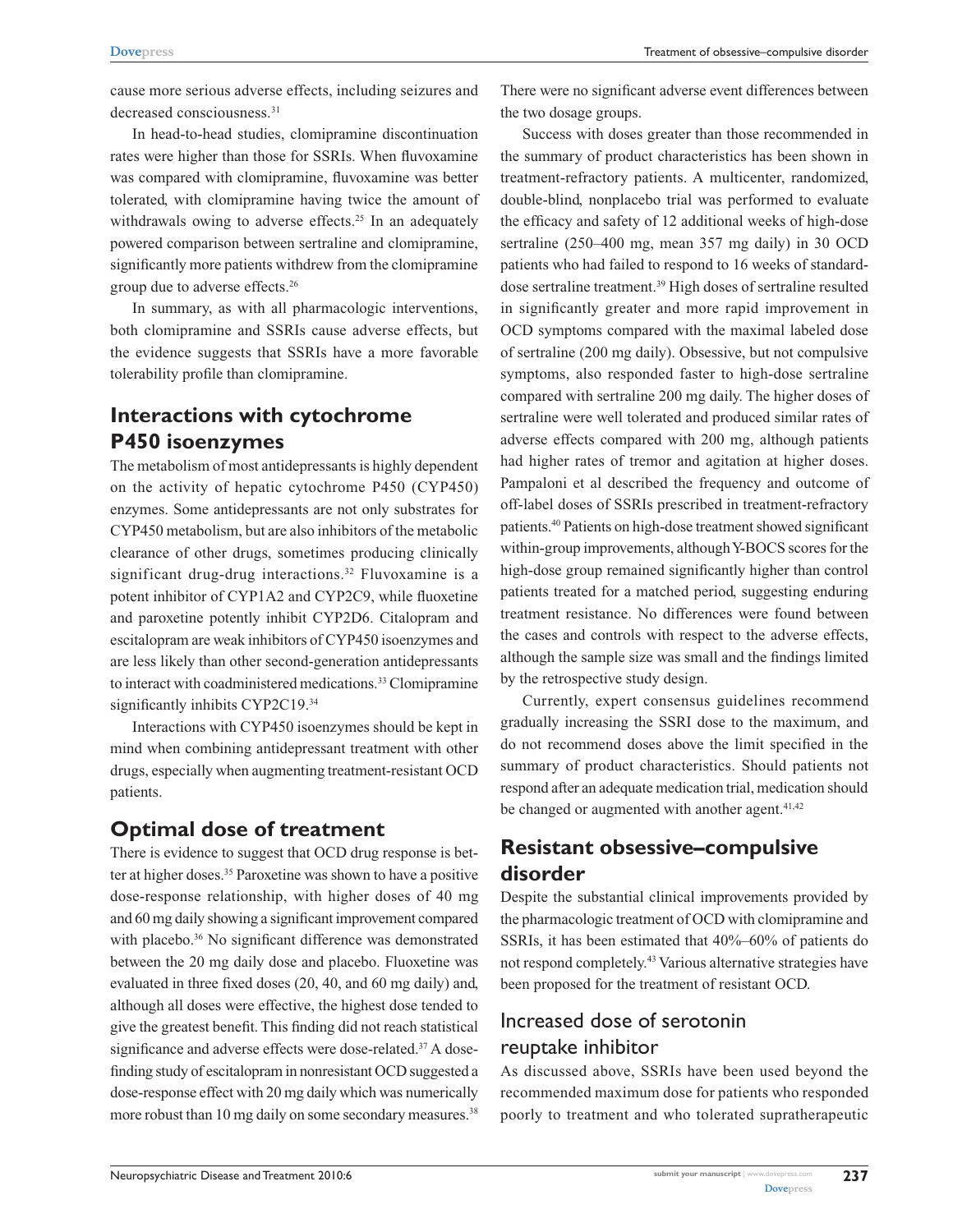doses. An open-label, prospective, 16-week, high-dose escitalopram study demonstrated statistically significant improvement in Y-BOCS score compared with baseline in patients receiving high doses.<sup>44</sup> Patients with resistant OCD received a mean dose of escitalopram 33.8 mg daily that was well tolerated with no treatment discontinuations. In a multicenter, double-blind trial, 66 nonresponders to 16 weeks of sertraline 50–200 mg daily were randomized to sertraline 200 and 250–400 mg daily. The high-dose group demonstrated significantly greater improvement compared with the 200 mg daily group. None of the patients in the high dose group discontinued due to adverse effects.39

A retrospective folder review matched 192 patients receiving high-dose SSRIs (fluoxetine, citalopram, fluvoxamine, paroxetine, sertraline, and escitalopram) with a matched number of cases receiving the standard-dose treatment.<sup>40</sup> Patients on the high-dose treatment showed significant within-group improvements (mean Y-BOCS score 25.35 at baseline versus 20.95 at endpoint), although endpoint scores for the high-dose group remained significantly higher than for the control patients for a matched period, suggesting enduring treatment resistance. Frequency of adverse effects did not significantly differ between the two groups, although this finding is limited by the retrospective design of the study.

#### Augmentation of SSRIs with antipsychotics

Evidence of the potential involvement of the dopamine system in OCD gave impetus to the study of whether antipsychotics could augment SSRIs in the treatment of the disorder. Addition of haloperidol was found to be particularly efficacious in SSRI-refractory OCD patients with comorbid chronic tic disorders, such as Tourette's disorder, although it was of little benefit in patients without tics.<sup>45</sup>

Risperidone is an atypical antipsychotic agent with potent dopaminergic and serotonergic antagonist activity.46 A randomized, placebo-controlled augmentation trial of risperidone by McDougle demonstrated a 50% response rate, as defined by a  $\geq$ 35% reduction in Y-BOCS score and "improved" or "much improved" CGI score, in patients receiving a six-week course of this agent. Risperidone was well tolerated with no treatment discontinuations. Erzegovesi investigated fluvoxamine-refractory patients, and 5/10 patients randomized to risperidone augmentation versus 2/9 patients receiving placebo had a significant response.47 Risperidone was again well tolerated.

Results of placebo-controlled trials with another atypical antipsychotic, olanzapine, are conflicting. Shapira et al found no additional advantage of adding olanzapine in OCD patients refractory to fluoxetine, compared with extending the monotherapy trial,<sup>48</sup> while Bystritsky concluded that adding olanzapine to SSRIs is potentially efficacious in the short-term treatment of patients with refractory OCD.<sup>49</sup>

A randomized, placebo-controlled trial of quetiapine augmentation demonstrated significant improvement in the quetiapine arm, with 9/14 refractory patients showing significant improvement in the Y-BOCS score.<sup>50</sup> A larger randomized, placebo-controlled trial in 40 patients with treatment-resistant OCD demonstrated a significant difference in Y-BOCS score between quetiapine and placebo in favor of the antipsychotic. Eight patients in the quetiapine group compared with two in the placebo group had  $\geq$ 35% decrease in Y-BOCS score after eight weeks' treatment.<sup>51</sup> While the antipsychotic was well tolerated, 30% of patients had an increase in weight. Carey et al found no difference in patients augmented with placebo or quetiapine, but pointed out that their findings might reflect a shorter trial of an SSRI before quetiapine augmentation and lower dosages of quetiapine compared with other trials.<sup>52</sup> The largest quetiapine placebo-controlled trial  $(n = 66)$  to date concluded that quetiapine was significantly superior to placebo on Y-BOCS score and CGI scale score, but quetiapine augmentation was associated with more patients discontinuing treatment as a result of adverse events.<sup>53</sup> A meta-analysis of quetiapine studies suggests that this agent may be effective in the augmentation of SSRIs for the treatment of refractory OCD.<sup>54</sup>

Clozapine failed to show benefit when used as monotherapy for the treatment of OCD.<sup>5</sup> A series of basic science studies on the molecular effects of coadministration of SSRIs and atypical antipsychotics give support for the strategy of augmenting SSRIs with atypicals in refractory patients.

Until recently, all studies of atypical antipsychotic augmentation in OCD investigated only short-term response. A long-term follow-up of at least 1.5 years of patients receiving atypical antipsychotic augmentation raised concerns about the efficacy and metabolic effects of atypical antipsychotics.<sup>56</sup> Compared with SSRI responders, total Y-BOCS scores in those who required atypical antipsychotic augmentation were initially higher, and they remained at higher levels than those of SSRI responders after one year of treatment. This illustrates the disease severity in patients with resistant OCD but also the difficulty in obtaining an adequate response in these patients. Patients who received atypical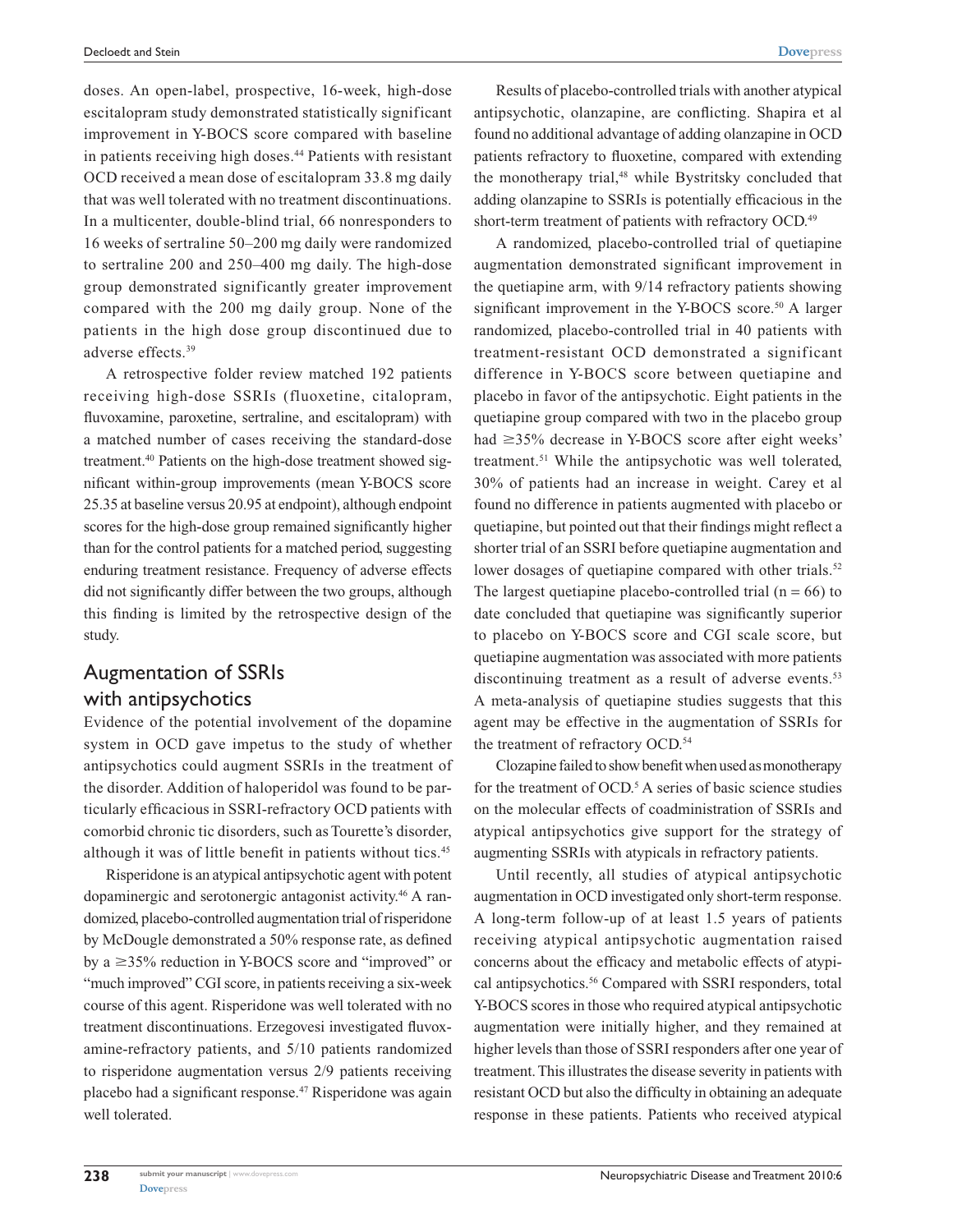antipsychotic augmentation had significant increases in body mass index and fasting blood glucose, and demonstrated a trend towards increased cholesterol and triglycerides. Again, the advantages and disadvantages of pharmacotherapeutic intervention must be carefully weighed.

# Other drugs

Administration of the second messenger, inositol, in a small open-label study failed to produce a significant improvement in the majority of refractory patients.<sup>57</sup> Opioids are µ-receptor agonists and in a placebo-controlled, double-blind study, oral morphine reduced the symptoms of OCD.58 The evidence for anticonvulsants in patients with refractory OCD is mainly confined to anecdotal reports and uncontrolled trials.59

### Alternative mode of SSRI administration

In a randomized placebo-controlled trial  $(n = 54)$ , intravenous administration of clomipramine demonstrated superiority over placebo on outcome measures in patients who remained refractory to oral administration of clomipramine.<sup>60</sup>

# Augmentation of SSRI treatment with other agents

A number of clinical trials of augmentation strategies have failed to show any benefit in treatment-resistant OCD. In a double-blind, placebo-controlled trial, augmentation with lithium in treatment-resistant patients on fluvoxamine showed no clinical improvement in reducing obsessivecompulsive symptoms.61 Buspirone added to fluvoxamine proved to be no better than placebo in reducing symptoms.<sup>62</sup> Adjunctive desipramine also showed no significant difference compared with placebo augmentation on OCD symptoms.<sup>63</sup>

A Cochrane review of the pharmacotherapy of treatment-resistant anxiety disorder concluded that more than twice as many treatment-resistant OCD patients respond to pharmacotherapy augmentation with various drugs than to placebo (31.8% versus 13.6%). The number needed to treat was found to be a clinically acceptable 5.5 and pharmacologic augmentation was tolerable insofar as there was no difference between medication and placebo dropout rate. Overall, superiority of a variety of drugs to placebo was demonstrated with a relative risk of nonresponse of 3.16 (95% CI: 1.08–9.23). A substantial proportion of the efficacy evidence was for augmentation with antipsychotic agents.64

### **Future therapeutic options**

Data for the efficacy of combining pharmacotherapy with cognitive behavioral therapy at the start of treatment is inconclusive, although patients who are resistant to pharmacotherapy may benefit from the addition of psychotherapy.65–67

New therapeutic options for OCD continue to be explored. D-cycloserine is an *N*-methyl-D-aspartic acid (NMDA) partial agonist, and NMDA receptor stimulation has been linked with amygdala neural plasticity and fear extinction effects.68,69 D-cycloserine has been administered before an exposure task in various anxiety disorders, in the hope that stimulation of the NMDA receptor might help extinguish fear. In a randomized, double-blind, placebo-controlled trial of 23 OCD patients, D-cycloserine plus cognitive behavioral therapy improved OCD symptoms significantly at mid-treatment and depressive symptoms significantly post-treatment compared with placebo.<sup>68</sup> In another randomized, doubleblind, placebo-controlled trial in 32 patients, D-cycloserine plus cognitive behavioral therapy decreased obsessionrelated distress significantly compared with placebo, but after additional exposure sessions, the difference was not seen. Patient drop-out rate was significantly higher in the placebo group.70

Riluzole, a glutamate antagonist, may hold promise for treatment-refractory patients.<sup>71</sup>

Treatment with modalities other than pharmacotherapy or psychotherapy has also been explored in patients with resistant OCD. Deep brain stimulation involves delivering a current via an implanted electrode that is connected to a battery-powered impulse generator that is implanted beneath the skin in the subclavicular region. The therapeutic mechanism of action is modulation of neuronal network activity using a pulse generator surgically placed in various regions, including the anterior internal capsule. Several clinical trials assessing the efficacy of deep brain stimulation in patients with OCD have shown promising results.72

Transcranial magnetic stimulation is a noninvasive technique that delivers magnetic pulses to the cortex by means of a hand-held stimulating coil applied directly to the head.73 There is currently no reliable evidence to support the use of transcranial magnetic stimulation to treat OCD.74

# **Conclusion**

There have been significant advances in pharmacotherapy for OCD, but further work remains to be done. Extensive evidence exists to support the efficacy of clomipramine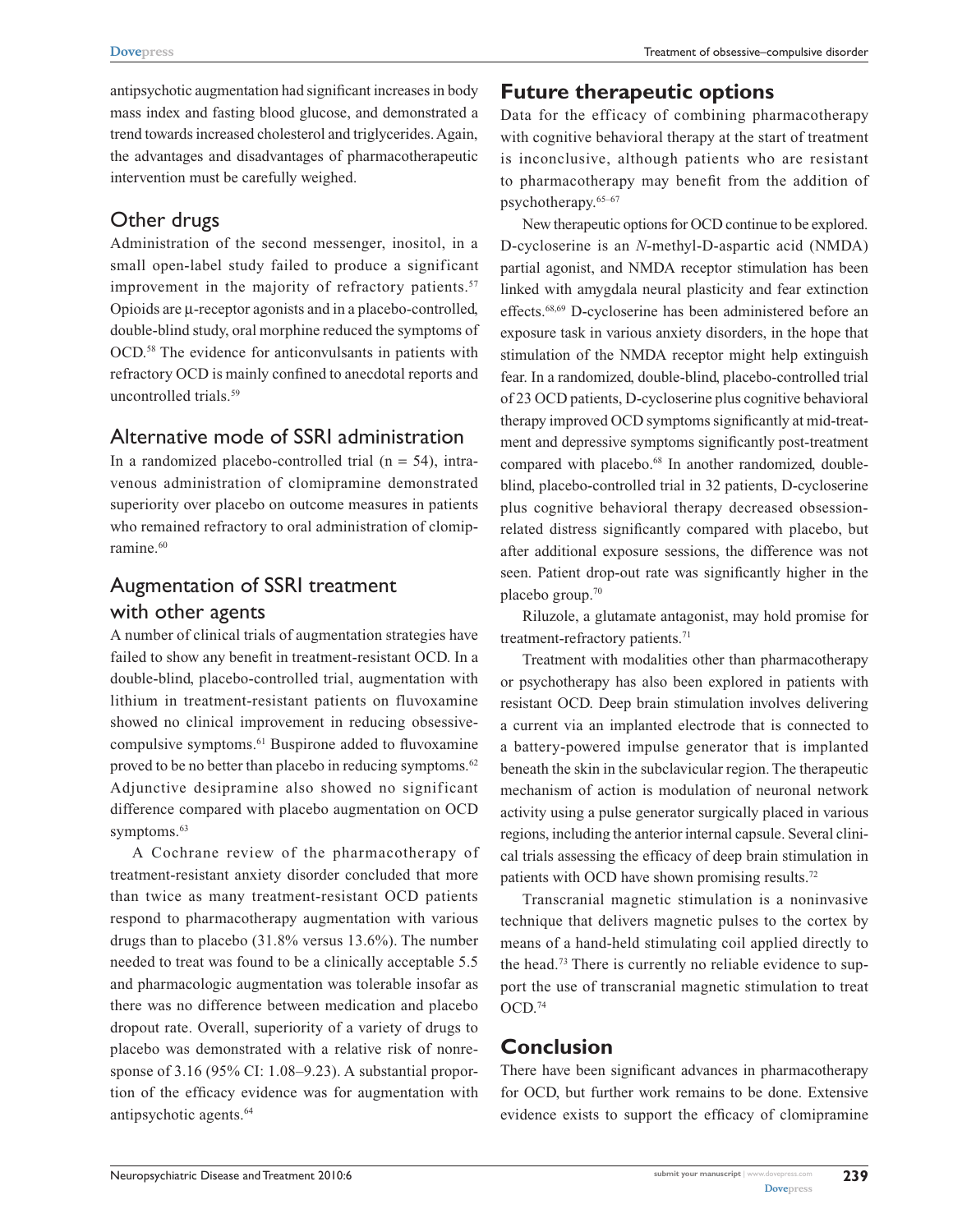and the SSRIs in the treatment of OCD. Clomipramine and the SSRIs are equally effective at relieving obsessions and compulsions, but the superior safety and tolerability of SSRIs make them the treatment of choice. However, SSRIs are not devoid of adverse effects which may significantly impact on patient quality of life. Treatment-refractory OCD remains an important clinical issue; antipsychotic augmentation is recommended, but is effective and well tolerated in a proportion of patients. There have been significant advances in uncovering the neurobiology of OCD, and ongoing work might ultimately be translated into novel approaches to the pharmacotherapy of OCD in the future.

#### **Disclosure**

The authors report no conflicts of interest in this work.

#### **References**

- 1. American Psychiatric Association. *Diagnostic and Statistical Manual of Mental Disorders*. 4th ed. Washington, DC: American Psychiatric Association; 2000.
- 2. Eisen JL, Mancebo MA, Pinto A, et al. Impact of obsessive-compulsive disorder on quality of life. *Compr Psychiatry*. 2006;47(4):270–275.
- 3. Fontenelle LF, Hasler G. The analytical epidemiology of obsessive-compulsive disorder: Risk factors and correlates. *Prog Neuropsychopharmacol Biol Psychiatry.* 2008;32(1):1–15.
- 4. Ruscio AM, Stein DJ, Chiu WT, Kessler RC. The epidemiology of obsessive-compulsive disorder in the National Comorbidity Survey Replication. *Mol Psychiatry*. 2010;15(1):53–63.
- 5. Torres AR, Prince MJ, Bebbington PE, et al. Obsessive-compulsive disorder: Prevalence, comorbidity, impact, and help-seeking in the British National Psychiatric Morbidity Survey of 2000. *Am J Psychiatry*. 2006;163(11):1978–1985.
- 6. Skoog G, Skoog I. A 40-year follow-up of patients with obsessivecompulsive disorder [see comments]. *Arch Gen Psychiatry*. 1999; 56(2):121–127.
- 7. Steketee G, Eisen J, Dyck I, Warshaw M, Rasmussen S. Predictors of course in obsessive compulsive disorder. *Psychiatry Res*. 1999;27;89(3): 229–238.
- 8. Menzies L, Chamberlain SR, Laird AR, Thelen SM, Sahakian BJ, Bullmore ET. Integrating evidence from neuroimaging and neuropsychological studies of obsessive-compulsive disorder: The orbitofronto-striatal model revisited. *Neurosci Biobehav Rev*. 2008;32(3):525–549.
- 9. Maia TV, Cooney RE, Peterson BS. The neural bases of obsessivecompulsive disorder in children and adults. *Dev Psychopathol*. 2008;20(4):1251–1283.
- 10. Shih RA, Belmonte PL, Zandi PP. A review of the evidence from family, twin and adoption studies for a genetic contribution to adult psychiatric disorders. *Int Rev Psychiatry*. 2004;16(4):260–283.
- 11. Hemmings SM, Stein DJ. The current status of association studies in obsessive-compulsive disorder. *Psychiatr Clin North Am*. 2006;29(2): 411–414.
- 12. Lesch KP, Bengel D, Heils A, et al. Association of anxiety-related traits with a polymorphism in the serotonin transporter gene regulatory region. *Science*. 1996;29;274(5292):1527–1531.
- 13. Mundo E, Richter MA, Zai G, et al. 5HT1D beta receptor gene implicated in the pathogenesis of obsessive-compulsive disorder: Further evidence from a family-based association study. *Mol Psychiatry*. 2002;7(7):805–809.
- 14. Geller DA, Wieland N, Carey K, et al. Perinatal factors affecting expression of obsessive compulsive disorder in children and adolescents. *J Child Adolesc Psychopharmacol*. 2008;18(4):373–379.
- 15. Martino D, Defazio G, Giovannoni G. The PANDAS subgroup of tic disorders and childhood-onset obsessive-compulsive disorder. *J Psychosom Res*. 2009;67(6):547–557.
- 16. Boulougouris V, Chamberlain SR, Robbins TW. Cross-species models of OCD spectrum disorders. *Psychiatry Res*. 2009;30;170(1): 15–21.
- 17. Fineberg NA, Gale TM. Evidence-based pharmacotherapy of obsessive-compulsive disorder. *Int J Neuropsychopharmacol*. 2005;8(1):107–129.
- 18. Insel TR, Zohar J, Benkelfat C, Murphy DL. Serotonin in obsessions, compulsions, and the control of aggressive impulses. *Ann N Y Acad Sci*. 1990;600:574–585; discussion 585–586.
- 19. Pigott TA, Seay SM. A review of the efficacy of selective serotonin reuptake inhibitors in obsessive-compulsive disorder. *J Clin Psychiatry*. 1999;60(2):101–106.
- 20. Tolin DF, Abramowitz JS, Diefenbach GJ. Defining response in clinical trials for obsessive-compulsive disorder: A signal detection analysis of the Yale-Brown obsessive compulsive scale. *J Clin Psychiatry*. 2005;66(12):1549–1557.
- 21. Soomro GM, Altman D, Rajagopal S, Oakley-Browne M. Selective serotonin re-uptake inhibitors (SSRIs) versus placebo for obsessive compulsive disorder (OCD). *Cochrane Database Syst Rev*. 2008;23(1): CD001765.
- 22. Zaider TI, Heimberg RG, Fresco DM, Schneier FR, Liebowitz MR. Evaluation of the clinical global impression scale among individuals with social anxiety disorder. *Psychol Med*. 2003;33(4):611–622.
- 23. Lopez-Ibor JJ Jr, Saiz J, Cottraux J, et al. Double-blind comparison of fluoxetine versus clomipramine in the treatment of obsessive compulsive disorder. *Eur Neuropsychopharmacol*. 1996;6(2):111–118.
- 24. Koran LM, McElroy SL, Davidson JR, Rasmussen SA, Hollander E, Jenike MA. Fluvoxamine versus clomipramine for obsessive-compulsive disorder: A double-blind comparison. *J Clin Psychopharmacol*. 1996;16(2):121–129.
- 25. Mundo E, Rouillon F, Figuera ML, Stigler M. Fluvoxamine in obsessive-compulsive disorder: Similar efficacy but superior tolerability in comparison with clomipramine. *Hum Psychopharmacol*. 2001;16(6):461–468.
- 26. Bisserbe J, Lane R, Flament M. A double-blind comparison of sertraline and clomipramine in outpatients with obsessive-compulsive disorder. *European Psychiatry*. 1997;12(2):82–93.
- 27. Pisani F, Oteri G, Costa C, Di Raimondo G, Di Perri R. Effects of psychotropic drugs on seizure threshold. *Drug Saf*. 2002;25(2): 91–110.
- 28. Maina G, Albert U, Salvi V, Bogetto F. Weight gain during longterm treatment of obsessive-compulsive disorder: A prospective comparison between serotonin reuptake inhibitors. *J Clin Psychiatry*. 2004;65(10):1365–1371.
- 29. Gartlehner G, Thieda P, Hansen RA, et al. Comparative risk for harms of second-generation antidepressants: A systematic review and metaanalysis. *Drug Saf.* 2008;31(10):851–865.
- 30. Cheeta S, Schifano F, Oyefeso A, Webb L, Ghodse AH.Antidepressantrelated deaths and antidepressant prescriptions in England and Wales, 1998–2000. *Br J Psychiatry*. 2004;184:41–47.
- 31. Barbey JT, Roose SP. SSRI safety in overdose. *J Clin Psychiatry*. 1998;59 Suppl 15:42–48.
- 32. Hemeryck A, Belpaire FM. Selective serotonin reuptake inhibitors and cytochrome P-450 mediated drug-drug interactions: An update. *Curr Drug Metab*. 2002;3(1):13.
- 33. Spina E, Santoro V, D'Arrigo C. Clinically relevant pharmacokinetic drug interactions with second-generation antidepressants: An update. *Clin Ther*. 2008;30(7):1206–1227.
- 34. Gillman PK. Tricyclic antidepressant pharmacology and therapeutic drug interactions updated. *Br J Pharmacol*. 2007;151(6): 737–748.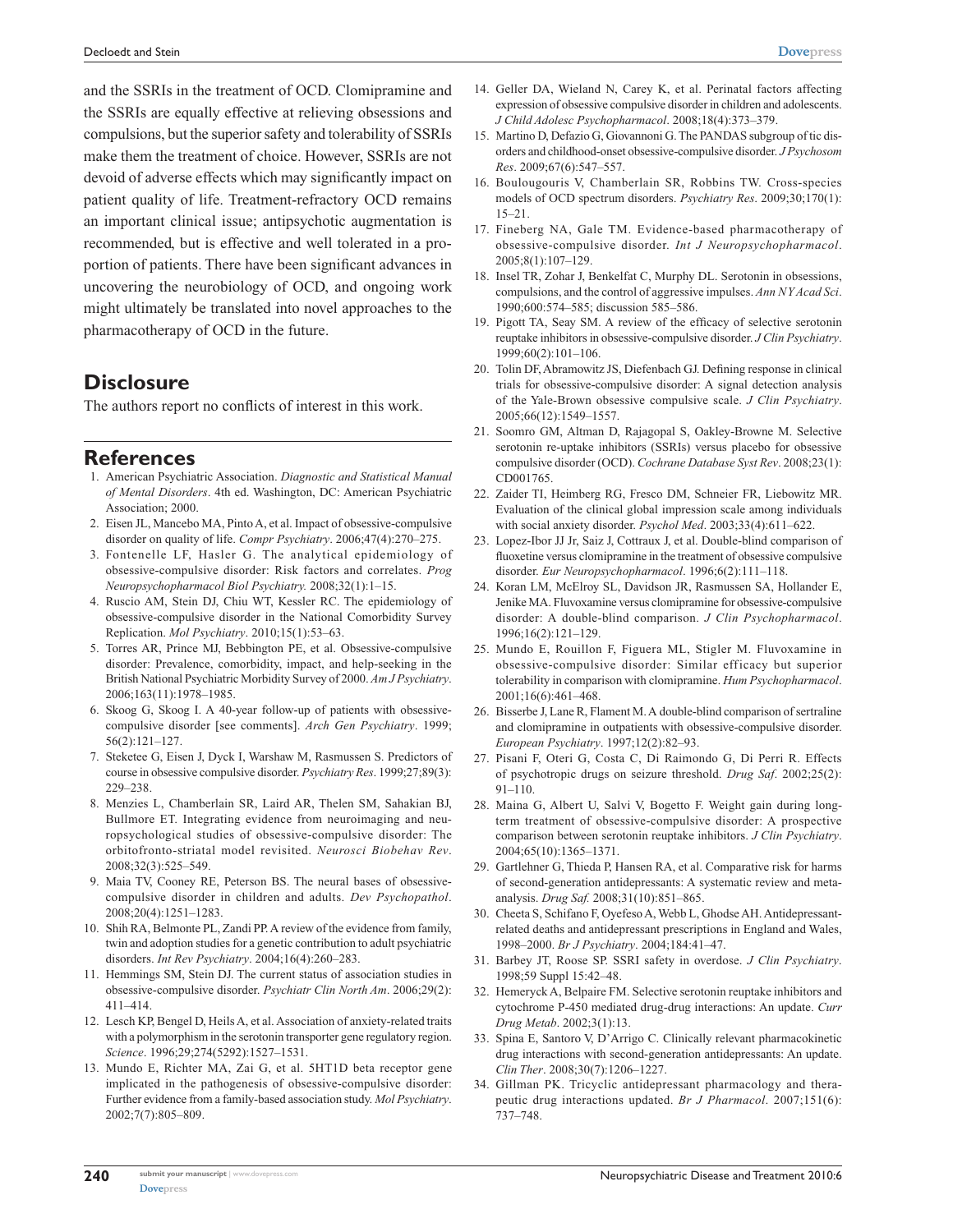- 35. Bloch MH, McGuire J, Landeros-Weisenberger A, Leckman JF, Pittenger C. Meta-analysis of the dose-response relationship of SSRI in obsessive-compulsive disorder. *Mol Psychiatry*. 2009 May 26. [Epub ahead of print].
- 36. Hollander E, Allen A, Steiner M, et al. Acute and long-term treatment and prevention of relapse of obsessive-compulsive disorder with paroxetine. *J Clin Psychiatry*. 2003;64(9):1113–1121.
- 37. Tollefson GD, Rampey AH Jr, Potvin JH, et al. A multicenter investigation of fixed-dose fluoxetine in the treatment of obsessivecompulsive disorder. *Arch Gen Psychiatry*. 1994;51(7):559–567.
- 38. Stein DJ, Andersen EW, Tonnoir B, Fineberg N. Escitalopram in obsessive-compulsive disorder: A randomized, placebo-controlled, paroxetine-referenced, fixed-dose, 24-week study. *Curr Med Res Opin*. 2007;23(4):701–711.
- 39. Ninan PT, Koran LM, Kiev A, et al. High-dose sertraline strategy for nonresponders to acute treatment for obsessive-compulsive disorder: A multicenter double-blind trial. *J Clin Psychiatry*. 2006;67(1):15–22.
- 40. Pampaloni I, Sivakumaran T, Hawley C, et al. High-dose selective serotonin reuptake inhibitors in OCD: A systematic retrospective case notes survey. *J Psychopharmacol*. 2009 April 7. [Epub ahead of print].
- 41. March JS, Frances A, Kahn DA, Carpenter D, editors. The Expert Consensus Guideline Series: Treatment of obsessive-compulsive disorder. *J Clin Psychiatry*. 1997;58 Suppl 4.
- 42. Stein DJ, Ipser JC, Baldwin DS, Bandelow B. Treatment of obsessivecompulsive disorder. *CNS Spectr*. 2007;12(2 Suppl 3):28–35.
- 43. Pallanti S, Hollander E, Bienstock C, et al. Treatment non-response in OCD: Methodological issues and operational definitions. *Int J Neuropsychopharmacol*. 2002;5(2):181–191.
- 44. Rabinowitz I, Baruch Y, Barak Y. High-dose escitalopram for the treatment of obsessive-compulsive disorder. *Int Clin Psychopharmacol*. 2008;23(1):49–53.
- 45. McDougle CJ, Goodman WK, Leckman JF, Lee NC, Heninger GR, Price LH. Haloperidol addition in fluvoxamine-refractory obsessivecompulsive disorder. A double-blind, placebo-controlled study in patients with and without tics. *Arch Gen Psychiatry*. 1994;51(4):302–308.
- 46. McDougle CJ, Epperson CN, Pelton GH, Wasylink S, Price LH. A double-blind, placebo-controlled study of risperidone addition in serotonin reuptake inhibitor-refractory obsessive-compulsive disorder. *Arch Gen Psychiatry*. 2000;57(8):794–801.
- 47. Erzegovesi S, Guglielmo E, Siliprandi F, Bellodi L. Low-dose risperidone augmentation of fluvoxamine treatment in obsessivecompulsive disorder: A double-blind, placebo-controlled study. *Eur Neuropsychopharmacol*. 2005;15(1):69–74.
- 48. Shapira NA, Ward HE, Mandoki M, et al. A double-blind, placebocontrolled trial of olanzapine addition in fluoxetine-refractory obsessivecompulsive disorder. *Biol Psychiatry*. 2004;55(5):553–555.
- 49. Bystritsky A, Ackerman DL, Rosen RM, et al. Augmentation of serotonin reuptake inhibitors in refractory obsessive-compulsive disorder using adjunctive olanzapine: A placebo-controlled trial. *J Clin Psychiatry*. 2004;65(4):565–568.
- 50. Atmaca M, Kuloglu M, Tezcan E, Gecici O. Quetiapine augmentation in patients with treatment resistant obsessive-compulsive disorder: A single-blind, placebo-controlled study. *Int Clin Psychopharmacol*. 2002;17(3):115–119.
- 51. Denys D, de Geus F, van Megen HJ, Westenberg HG. A double-blind, randomized, placebo-controlled trial of quetiapine addition in patients with obsessive-compulsive disorder refractory to serotonin reuptake inhibitors. *J Clin Psychiatry*. 2004;65(8):1040–1048.
- 52. Carey PD, Vythilingum B, Seedat S, Muller JE, van Ameringen M, Stein DJ. Quetiapine augmentation of SRIs in treatment refractory obsessive-compulsive disorder: A double-blind, randomised, placebocontrolled study [ISRCTN83050762]. *BMC Psychiatry*. 2005;24;5:5.
- 53. Vulink NC, Denys D, Fluitman SB, Meinardi JC, Westenberg HG. Quetiapine augments the effect of citalopram in non-refractory obsessive-compulsive disorder: A randomized, double-blind, placebocontrolled study of 76 patients. *J Clin Psychiatry*. 2009;70(7): 1001–1008.
- 54. Fineberg NA, Stein DJ, Premkumar P, et al. Adjunctive quetiapine for serotonin reuptake inhibitor-resistant obsessive-compulsive disorder: A meta-analysis of randomized controlled treatment trials. *Int Clin Psychopharmacol.* 2006;21(6):337–343.
- 55. McDougle CJ, Barr LC, Goodman WK, et al. Lack of efficacy of clozapine monotherapy in refractory obsessive-compulsive disorder. *Am J Psychiatry*. 1995;152(12):1812–1814.
- 56. Matsunaga H, Nagata T, Hayashida K, Ohya K, Kiriike N, Stein DJ. A long-term trial of the effectiveness and safety of atypical antipsychotic agents in augmenting SSRI-refractory obsessive-compulsive disorder. *J Clin Psychiatry*. 2009;70(6):863–868.
- 57. Seedat S, Stein DJ. Inositol augmentation of serotonin reuptake inhibitors in treatment-refractory obsessive-compulsive disorder: An open trial. *Int Clin Psychopharmacol*. 1999;14(6):353–356.
- 58. Koran LM, Aboujaoude E, Bullock KD, Franz B, Gamel N, Elliott M. Double-blind treatment with oral morphine in treatment-resistant obsessive-compulsive disorder. *J Clin Psychiatry*. 2005;66(3):353–359.
- 59. Mula M, Pini S, Cassano GB. The role of anticonvulsant drugs in anxiety disorders: A critical review of the evidence. *J Clin Psychopharmacol*. 2007;27(3):263–272.
- 60. Fallon BA, Liebowitz MR, Campeas R, et al. Intravenous clomipramine for obsessive-compulsive disorder refractory to oral clomipramine: A placebo-controlled study. *Arch Gen Psychiatry*. 1998;55(10): 918–924.
- 61. McDougle CJ, Price LH, Goodman WK, Charney DS, Heninger GR. A controlled trial of lithium augmentation in fluvoxamine-refractory obsessive-compulsive disorder: Lack of efficacy. *J Clin Psychopharmacol*. 1991;11(3):175–184.
- 62. McDougle CJ, Goodman WK, Leckman JF, et al. Limited therapeutic effect of addition of buspirone in fluvoxamine-refractory obsessivecompulsive disorder. *Am J Psychiatry*. 1993;150(4):647–649.
- 63. Barr LC, Goodman WK, Anand A, McDougle CJ, Price LH. Addition of desipramine to serotonin reuptake inhibitors in treatment-resistant obsessive-compulsive disorder. *Am J Psychiatry*. 1997;154(9): 1293–1295.
- 64. Ipser JC, Carey P, Dhansay Y, Fakier N, Seedat S, Stein DJ. Pharmacotherapy augmentation strategies in treatment-resistant anxiety disorders. *Cochrane Database Syst Rev*. 2006;18(4):CD005473.
- 65. Stein DJ, Denys D, Gloster AT, et al. Obsessive-compulsive disorder: Diagnostic and treatment issues. *Psychiatr Clin North Am*. 2009;32(3):665–685.
- 66. Cottraux J, Bouvard MA, Milliery M. Combining pharmacotherapy with cognitive-behavioral interventions for obsessive-compulsive disorder. *Cogn Behav Ther*. 2005;34(3):185–192.
- 67. Simpson HB, Foa EB, Liebowitz MR, et al. A randomized, controlled trial of cognitive-behavioral therapy for augmenting pharmacotherapy in obsessive-compulsive disorder. *Am J Psychiatry*. 2008;165(5): 621–630.
- 68. Wilhelm S, Buhlmann U, Tolin DF, et al. Augmentation of behavior therapy with D-cycloserine for obsessive-compulsive disorder. *Am J Psychiatry*. 2008;165(3):335–341; quiz 409.
- 69. Abramowitz JS, Taylor S, McKay D. Obsessive-compulsive disorder. *Lancet*. 2009;374(9688):491–499.
- 70. Kushner MG, Kim SW, Donahue C, et al. D-cycloserine augmented exposure therapy for obsessive-compulsive disorder. *Biol Psychiatry*. 2007;62(8):835–838.
- 71. Pittenger C, Kelmendi B, Wasylink S, Bloch MH, Coric V. Riluzole augmentation in treatment-refractory obsessive-compulsive disorder: A series of 13 cases, with long-term follow-up. *J Clin Psychopharmacol*. 2008;28(3):363–367.
- 72. Tye SJ, Frye MA, Lee KH. Disrupting disordered neurocircuitry: Treating refractory psychiatric illness with neuromodulation. *Mayo Clin Proc*. 2009;84(6):522–532.
- 73. Dell'Osso B, Altamura AC, Allen A, Hollander E. Brain stimulation techniques in the treatment of obsessive-compulsive disorder: Current and future directions. *CNS Spectr*. 2005;10(12): 966–979.